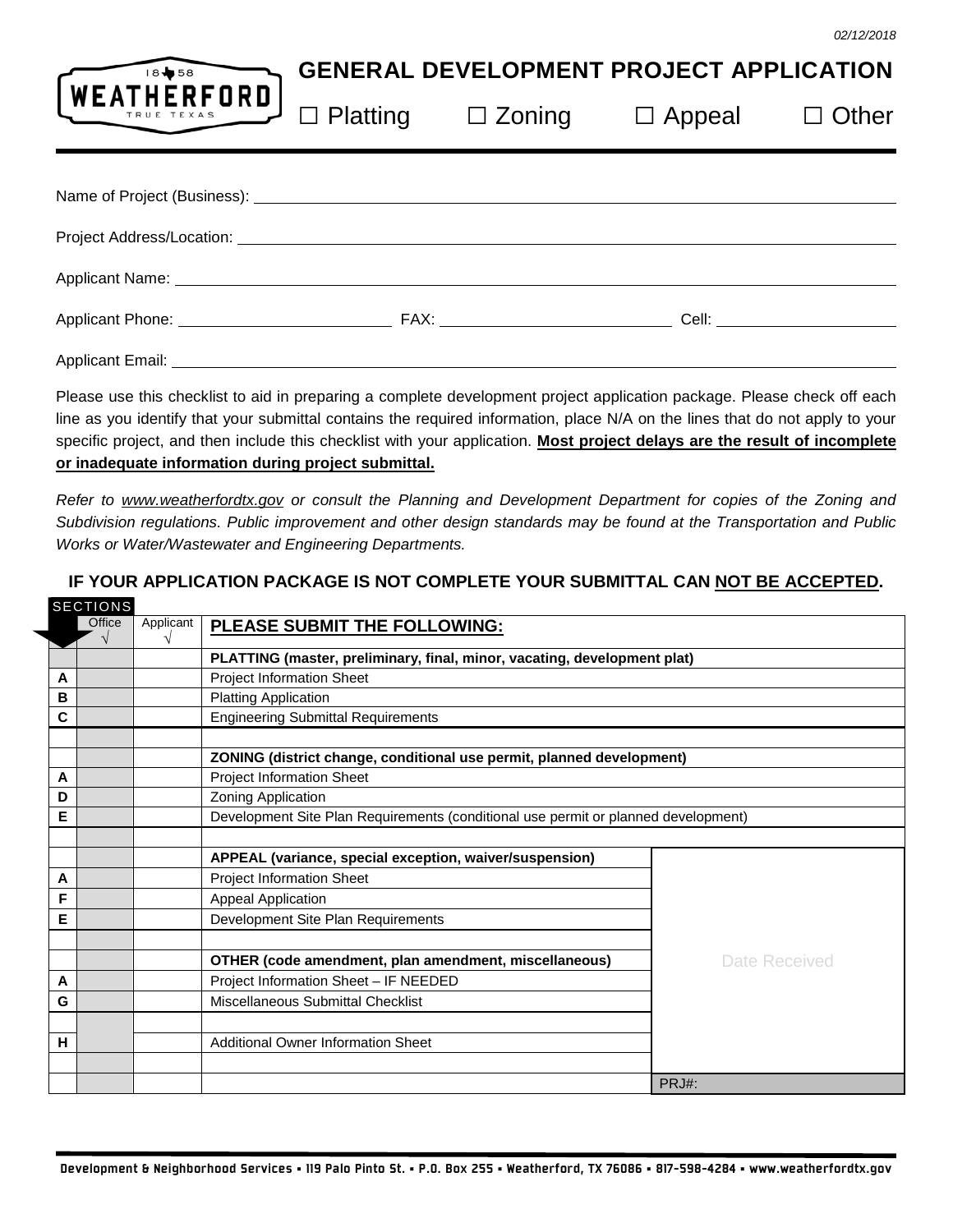

### *GENERAL DEVELOPMENT PROJECT APPLICATION* **PROJECT INFORMATION SHEET**

*2/12/2018*

### **Project Description**

| <b>Primary Property Owner</b>                                                                                                                                                                                                        |                                                                                                                                                                                                                                                                                                                                                                                                                                                                                                                 |  |                                        |  |
|--------------------------------------------------------------------------------------------------------------------------------------------------------------------------------------------------------------------------------------|-----------------------------------------------------------------------------------------------------------------------------------------------------------------------------------------------------------------------------------------------------------------------------------------------------------------------------------------------------------------------------------------------------------------------------------------------------------------------------------------------------------------|--|----------------------------------------|--|
| Name: <u>2000 - 2000 - 2000 - 2000 - 2000 - 2000 - 2000 - 2000 - 2000 - 2000 - 2000 - 2000 - 2000 - 2000 - 2000 - 2000 - 2000 - 2000 - 2000 - 2000 - 2000 - 2000 - 2000 - 2000 - 2000 - 2000 - 2000 - 2000 - 2000 - 2000 - 2000 </u> |                                                                                                                                                                                                                                                                                                                                                                                                                                                                                                                 |  | Phone: <u>________________________</u> |  |
|                                                                                                                                                                                                                                      |                                                                                                                                                                                                                                                                                                                                                                                                                                                                                                                 |  |                                        |  |
|                                                                                                                                                                                                                                      |                                                                                                                                                                                                                                                                                                                                                                                                                                                                                                                 |  |                                        |  |
| Ownership (Deed Vol./Page, etc.): Non-<br>NOW, THEREFORE, KNOW ALL MEN BY THESE PRESENTS:<br>information included in this application is true and correct to the best of my knowledge.<br>(Signature)                                | Before me, the undersigned authority, a Notary Public in and for the State of _________, on this day<br>personally appeared example and the set of the set of the set of the set of the set of the set of the set of the set of the set of the set of the set of the set of the set of the set of the set of the set of the set of the<br>person whose name is subscribed to the foregoing instrument and acknowledged to me that he<br>executed the same for the purpose and considerations therein expressed. |  |                                        |  |
|                                                                                                                                                                                                                                      | Notary Public<br>My Board Expires on:                                                                                                                                                                                                                                                                                                                                                                                                                                                                           |  | [SEAL]                                 |  |
| <b>Agent/Representative</b>                                                                                                                                                                                                          | <b>Developer</b>                                                                                                                                                                                                                                                                                                                                                                                                                                                                                                |  |                                        |  |
|                                                                                                                                                                                                                                      |                                                                                                                                                                                                                                                                                                                                                                                                                                                                                                                 |  |                                        |  |
|                                                                                                                                                                                                                                      |                                                                                                                                                                                                                                                                                                                                                                                                                                                                                                                 |  |                                        |  |
|                                                                                                                                                                                                                                      |                                                                                                                                                                                                                                                                                                                                                                                                                                                                                                                 |  |                                        |  |
|                                                                                                                                                                                                                                      |                                                                                                                                                                                                                                                                                                                                                                                                                                                                                                                 |  |                                        |  |
|                                                                                                                                                                                                                                      |                                                                                                                                                                                                                                                                                                                                                                                                                                                                                                                 |  |                                        |  |
|                                                                                                                                                                                                                                      |                                                                                                                                                                                                                                                                                                                                                                                                                                                                                                                 |  |                                        |  |
| <b>Engineer/Land Planner</b>                                                                                                                                                                                                         | <b>Surveyor</b>                                                                                                                                                                                                                                                                                                                                                                                                                                                                                                 |  |                                        |  |
| Company: Company: Company: Company: Company: Company: Company: Company: Company: Company: Company: Company: Company: Company: Company: Company: Company: Company: Company: Company: Company: Company: Company: Company: Compan       |                                                                                                                                                                                                                                                                                                                                                                                                                                                                                                                 |  |                                        |  |
|                                                                                                                                                                                                                                      |                                                                                                                                                                                                                                                                                                                                                                                                                                                                                                                 |  |                                        |  |
|                                                                                                                                                                                                                                      |                                                                                                                                                                                                                                                                                                                                                                                                                                                                                                                 |  |                                        |  |
|                                                                                                                                                                                                                                      |                                                                                                                                                                                                                                                                                                                                                                                                                                                                                                                 |  |                                        |  |
|                                                                                                                                                                                                                                      |                                                                                                                                                                                                                                                                                                                                                                                                                                                                                                                 |  |                                        |  |
|                                                                                                                                                                                                                                      |                                                                                                                                                                                                                                                                                                                                                                                                                                                                                                                 |  |                                        |  |
|                                                                                                                                                                                                                                      |                                                                                                                                                                                                                                                                                                                                                                                                                                                                                                                 |  |                                        |  |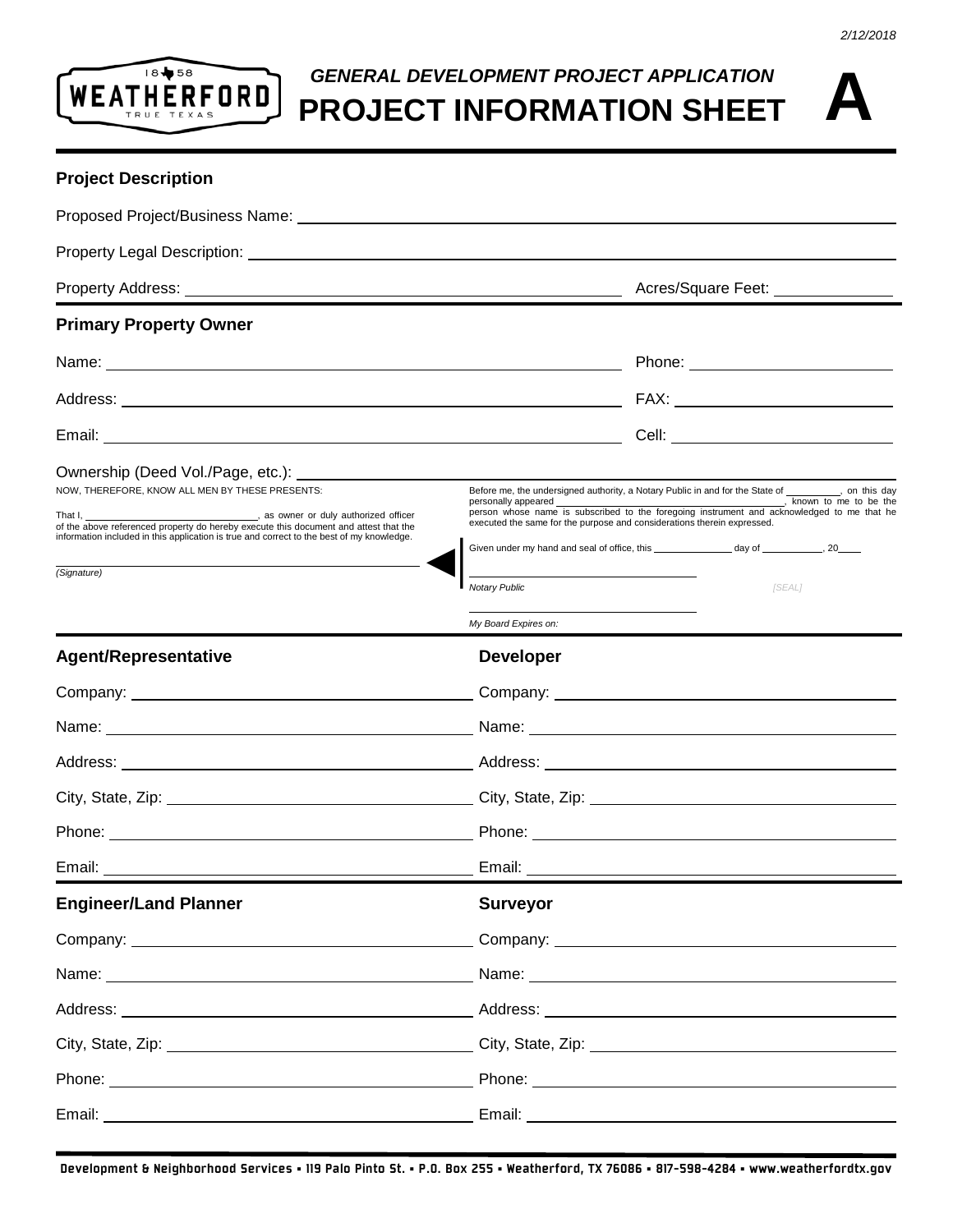

## *GENERAL DEVELOPMENT PROJECT APPLICATION* **DEVELOPMENT SITE PLAN REQ.**

Please use this checklist to aid in preparing a complete development project application package. Please check off each line as you identify that your submittal contains the required information, place N/A on the lines that do not apply to your specific project, and then include this checklist with your application. Most project delays are the result of incomplete or inadequate information during project submittal.

*Refer to [www.weatherfordtx.gov](http://www.weatherfordtx.gov/) or consult the Planning and Development Department for copies of the Zoning and Subdivision regulations. Public improvement and other design standards may be found at the Transportation and Public Works or Water/Wastewater and Engineering Departments.*

#### **IF YOUR APPLICATION PACKAGE IS NOT COMPLETE YOUR SUBMITTAL CAN NOT BE ACCEPTED.**

| Office<br>$\sqrt{}$ | Applicant | <b>PLEASE SUBMIT THE FOLLOWING:</b>                                                                                           |
|---------------------|-----------|-------------------------------------------------------------------------------------------------------------------------------|
|                     |           | <b>TYPICAL DEVELOPMENT SITE PLAN REQUIREMENTS</b><br>(Required for Conditional Use Permits, Planned Developments and Appeals) |
|                     |           | Plans drawn on 8.5"x11", 11"x17", 18"x24", or 24"x36" sheets are acceptable.                                                  |
|                     |           | Plan should be drawn at a scale no smaller than 1"=100'.                                                                      |
|                     |           | Project name, site address/legal description, and small scale vicinity map.                                                   |
|                     |           | Anticipated project date and date the plan was drawn.                                                                         |
|                     |           | Property owner information.                                                                                                   |
|                     |           | Project manager contact information.                                                                                          |
|                     |           | North arrow and drawing scale (text and graphic).                                                                             |
|                     |           |                                                                                                                               |
|                     |           | The following features should be clearly marked as existing or proposed, and dimensioned appropriately:                       |
|                     |           | Property lines, including relevant adjacent properties.                                                                       |
|                     |           | Roadways, driveways, parking areas, and emergency access. Include width, length and name where applicable.                    |
|                     |           | Required and proposed setbacks and buffer areas.                                                                              |
|                     |           | Structures, including fences, retaining walls and signs, with distances to property lines and other structures.               |
|                     |           | Topography, including elevations, significant slopes or escarpments, and proposed cut/fill areas.                             |
|                     |           | Drainage, flood, or wetland features.                                                                                         |
|                     |           | Utility lines, systems and easements. This includes on-site sewer facilities, water wells, and off-site hydrants.             |
|                     |           | Required, proposed, or existing pedestrian, screening, landscape or vegetation features.                                      |
|                     |           | Zoning, land and structure uses, and any use or structure non-conformities. Include adjacent property information.            |
|                     |           | Statement on the Comprehensive Plan Proposal for the project site.                                                            |
|                     |           | Other information that may be required by the proposed project.                                                               |

Applicant's Acknowledgement: Date:

*Date Received*